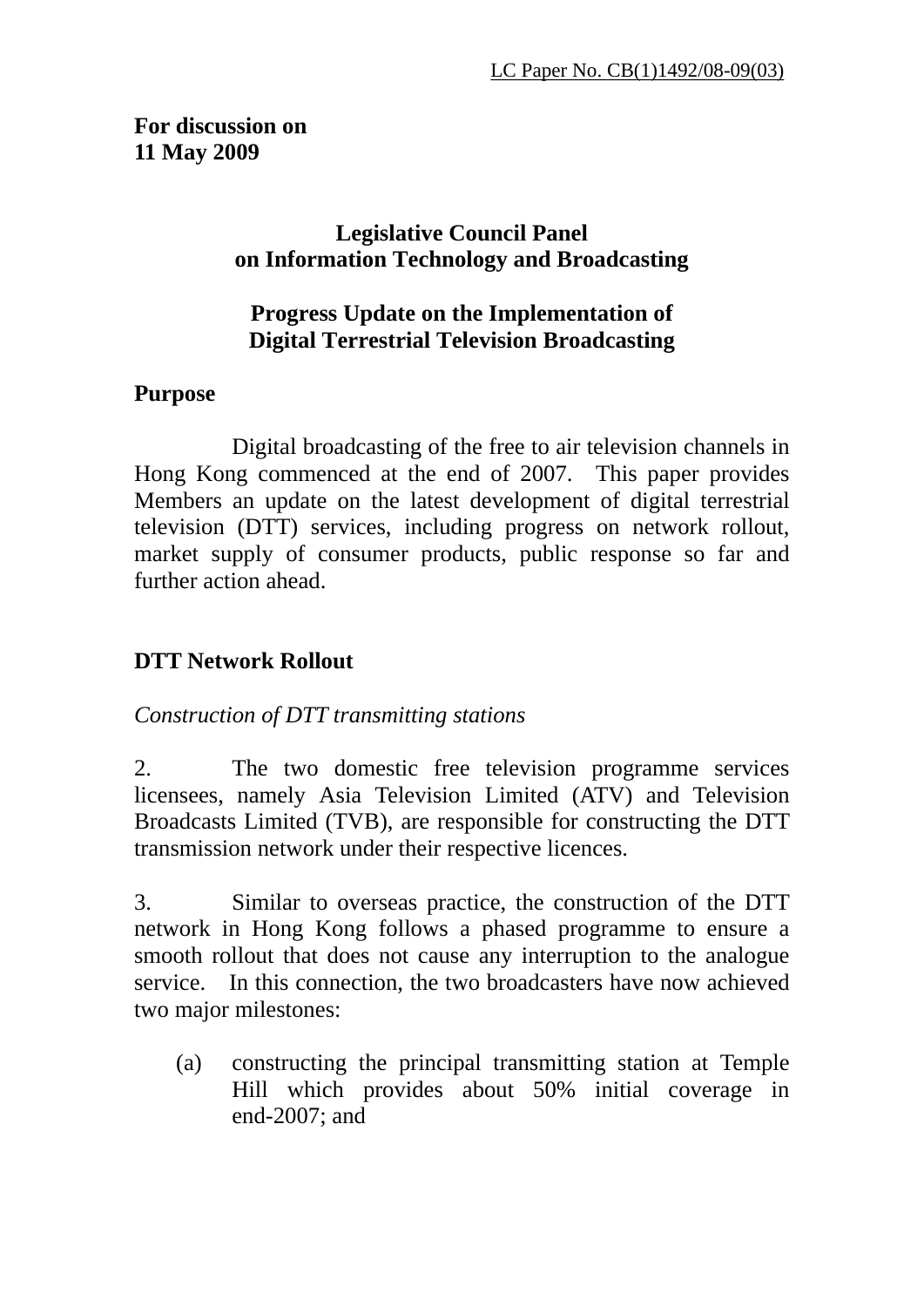(b) expanding the network coverage to 75% through six more transmitting stations at Castle Peak, Cloudy Hill, Golden Hill, Kowloon Peak, Lamma Island and Mount Nicholson respectively in early August 2008.

4. After launching the seven transmitting stations, the two broadcasters will continue to expand the digital network in phases. Between 2009 and 2011, 22 more fill-in stations are to be built, of which five will be completed within this year. The ultimate DTT coverage will be at least on a par with that of the existing analogue television broadcasting.

5. The five fill-in stations to be constructed by the end of this year are set out in the table below. They will serve areas with substantial populations whereby DTT signals cannot be well received through the current seven transmitting stations. The overall digital coverage will be extended to about 85% of the population, or an additional 700 000 people, by end-2009. The respective planning and construction work is underway.

| <b>Transmitting Stations</b> | <b>Covered Areas</b>                   |
|------------------------------|----------------------------------------|
| <b>Sheung Yeung Shan</b>     | Tseung Kwan O, Sheung Yeung, Ha Yeung, |
|                              | <b>Sheung Sze Wan</b>                  |
| Sai Wan Shan                 | Chai Wan, Siu Sai Wan                  |
| (Chai Wan)                   |                                        |
| Piper's Hill                 | Cheung Sha Wan, Sham Shui Po           |
| <b>Brick Hill</b>            | Aberdeen, Shouson Hill, Repulse Bay,   |
|                              | Chung Hom Kok                          |
| <b>Beacon Hill</b>           | Hin Tin, Tai Wai                       |

6. As for the planning of the remaining fill-in stations, the Office of the Telecommunications Authority (OFTA) will work with ATV and TVB and will take the opportunity to study how best to maximise the DTT coverage and, at the same time, improve the reception of those areas currently suffering from unsatisfactory analogue television reception.

#### *On-line database for DTT coverage and reception*

7. In order to facilitate the public to check the current status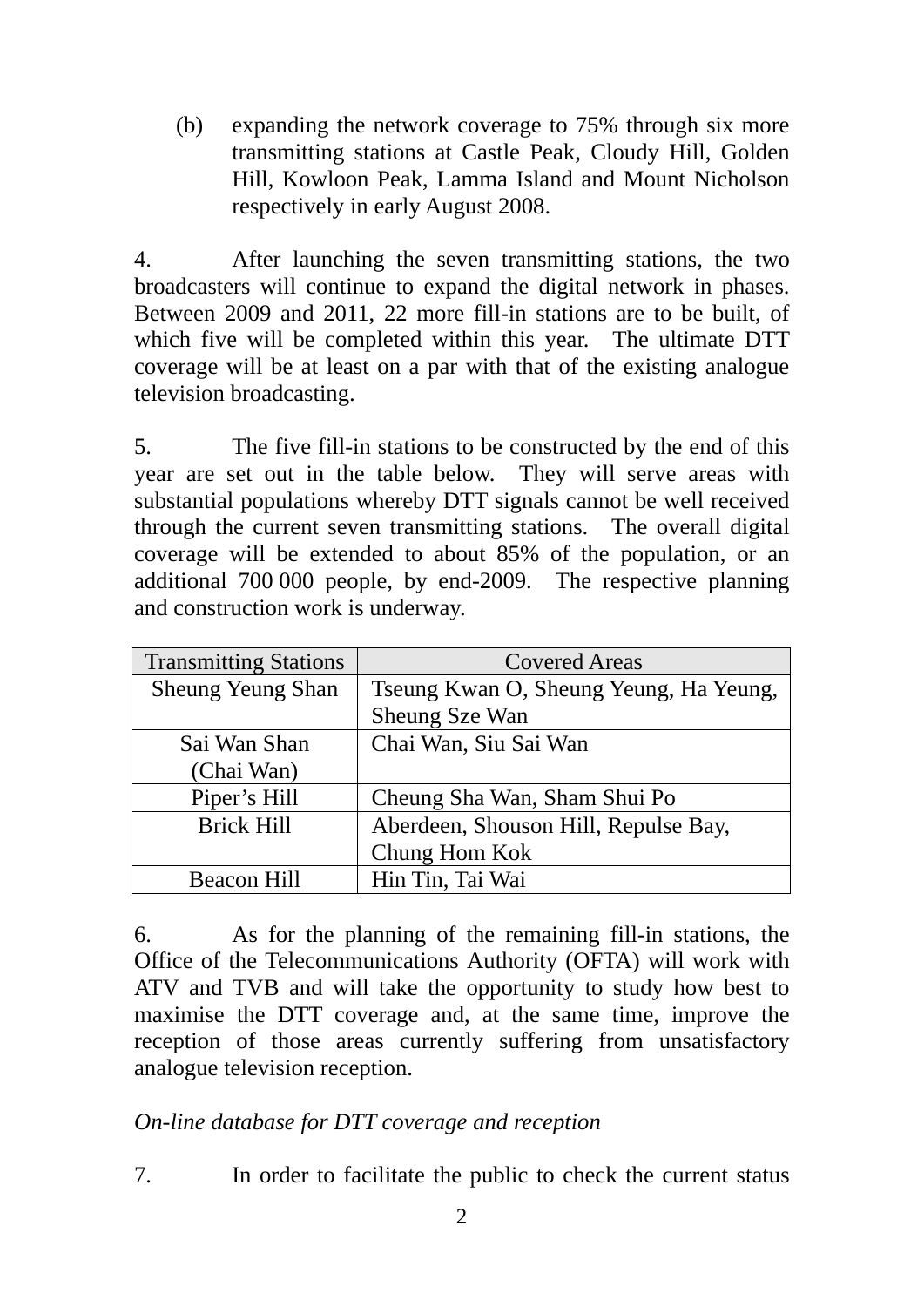of DTT coverage of a particular residential or commercial premises, the OFTA launched an on-line database in January 2008. The database was further enhanced in July 2008 to include the latest upgrading status of the in-building coaxial cable distribution system  $(IECCDS)^1$  of a particular building (referred to as "DTT-ready building") based on information obtained from the building owners or their management. The database has been well received by the general public. By mid-April 2009, there were about 391 700 visits and 1.94 million DTT coverage searches of the database. As at mid-March 2009, there are a total of 6 675 DTT-ready buildings recorded on the database, which is based on the response of the survey for about 30 000 buildings conducted by the OFTA. The OFTA will conduct further surveys to update the database upon completion of new transmitting stations in phases, tentatively in early 2010.

## **DTT Services**

8. According to our policy framework endorsed in 2004, the two broadcasters have been assigned three digital multiplexes<sup>2</sup> to provide DTT services to the viewing public. ATV and TVB share one multiplex to simulcast  $\frac{3}{10}$  their four analogue television programmes. In addition, each broadcaster takes up one additional multiplex to provide new DTT channels.

## *Digital channels*

9. Since the launch of DTT services, the two broadcasters have been striving to introduce a new variety of programmes to Hong

 $\frac{1}{1}$  In-Building Coaxial Cable Distribution System (IBCCDS) is a coaxial cable system installed inside a building for distributing and relaying signals for telecommunications, broadcasting and security services.

<sup>2</sup> A multiplex is a digital transmission frequency channel which combines television programme materials and other data in digital form for transmission via a frequency channel. The process of digital combination of the signals is called multiplexing.

<sup>3</sup> Simulcast means simultaneously broadcasting the same television programme services in both digital and analogue formats.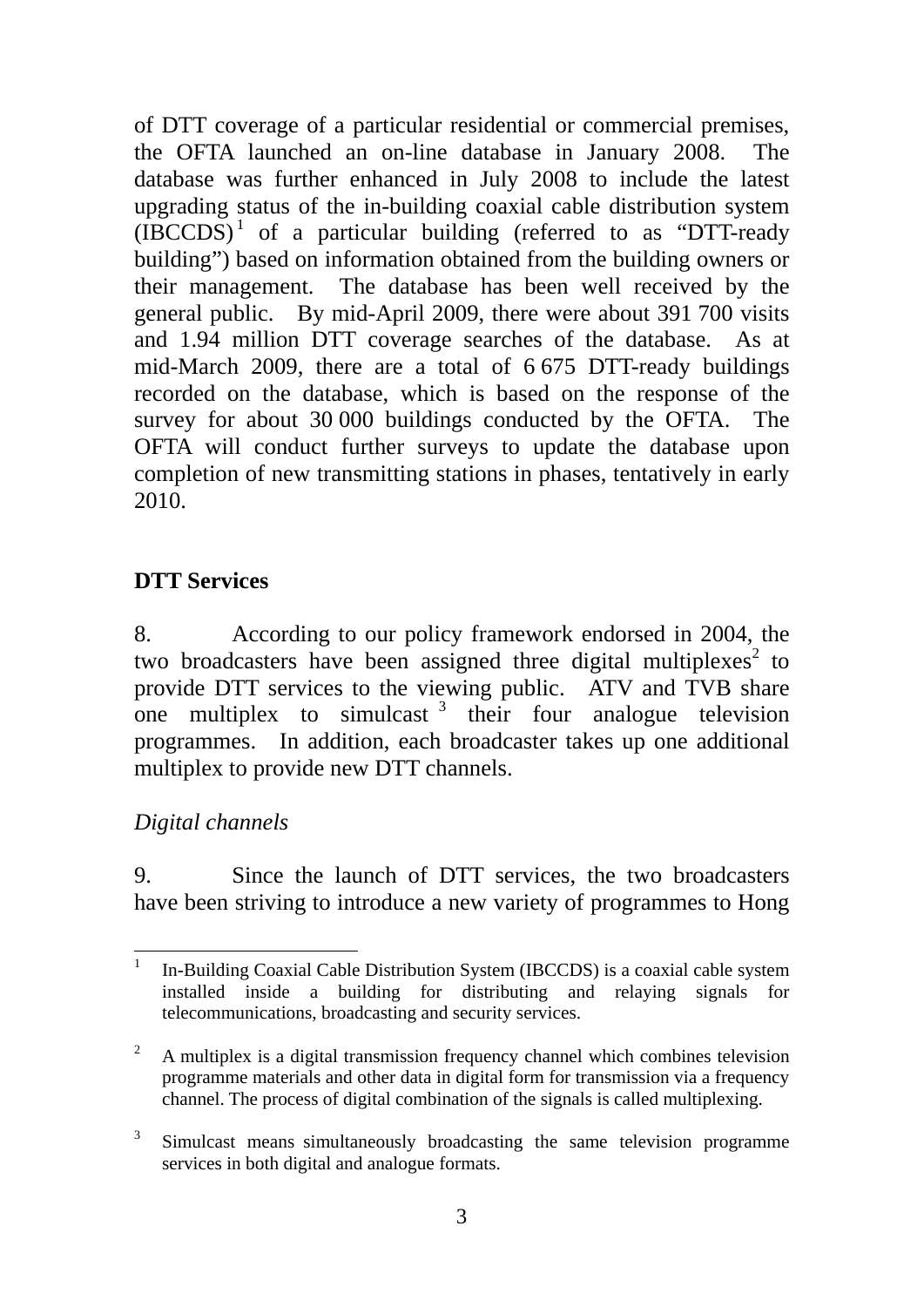Kong viewers. On top of a round-the-clock high-definition television (HDTV) channel introduced since the kick-start in end-2007, TVB has also introduced two new standard-definition television (SDTV) channels, one targeting the younger generation in June 2008, and a 24-hour interactive news channel in January 2009. On the other hand, ATV has also re-arranged its programming strategy in April 2009 with the provision of a combination of HDTV and SDTV channels originated from Hong Kong, the Mainland and Taiwan, and they will launch an SDTV infotainment channel featuring mainly Hong Kong originated programmes in July 2009.

#### 10. A full channel list of ATV and TVB is as follows:

| Channel<br>number | <b>Programme Channel</b>                   | <b>Programme Description</b>                              |
|-------------------|--------------------------------------------|-----------------------------------------------------------|
| <b>ATV</b>        |                                            |                                                           |
| 11                | Home                                       | Digital simulcast of ATV Home<br>Channel                  |
| 12                | HD aTV                                     | A variety of programmes in<br><b>HDTV</b> format          |
| 13                | Infotainment channel<br>(to be launched in | Featuring mainly Hong Kong<br>originated infotainment     |
|                   | <b>July 2009)</b>                          | programmes                                                |
| 14                | CTI-Asia                                   | A Taiwanese-originated channel                            |
|                   |                                            | for the greater China region                              |
| 15                | CCTV <sub>4</sub>                          | Satellite live feed of China<br>Central Television (CCTV) |
|                   |                                            | Channel 4, an international                               |
|                   |                                            | channel originated from the<br>Mainland                   |
| 16                | World                                      | Digital simulcast of ATV World<br>Channel                 |
| <b>TVB</b>        |                                            |                                                           |
| 81                | Jade                                       | Digital simulcast of TVB Jade<br>Channel                  |
| 82                | J2                                         | A variety of programmes<br>focused on young audience      |
| 83                | iNews                                      | Programmes on news, finance<br>and information            |
| 84                | Pearl                                      | Digital simulcast of TVB Pearl                            |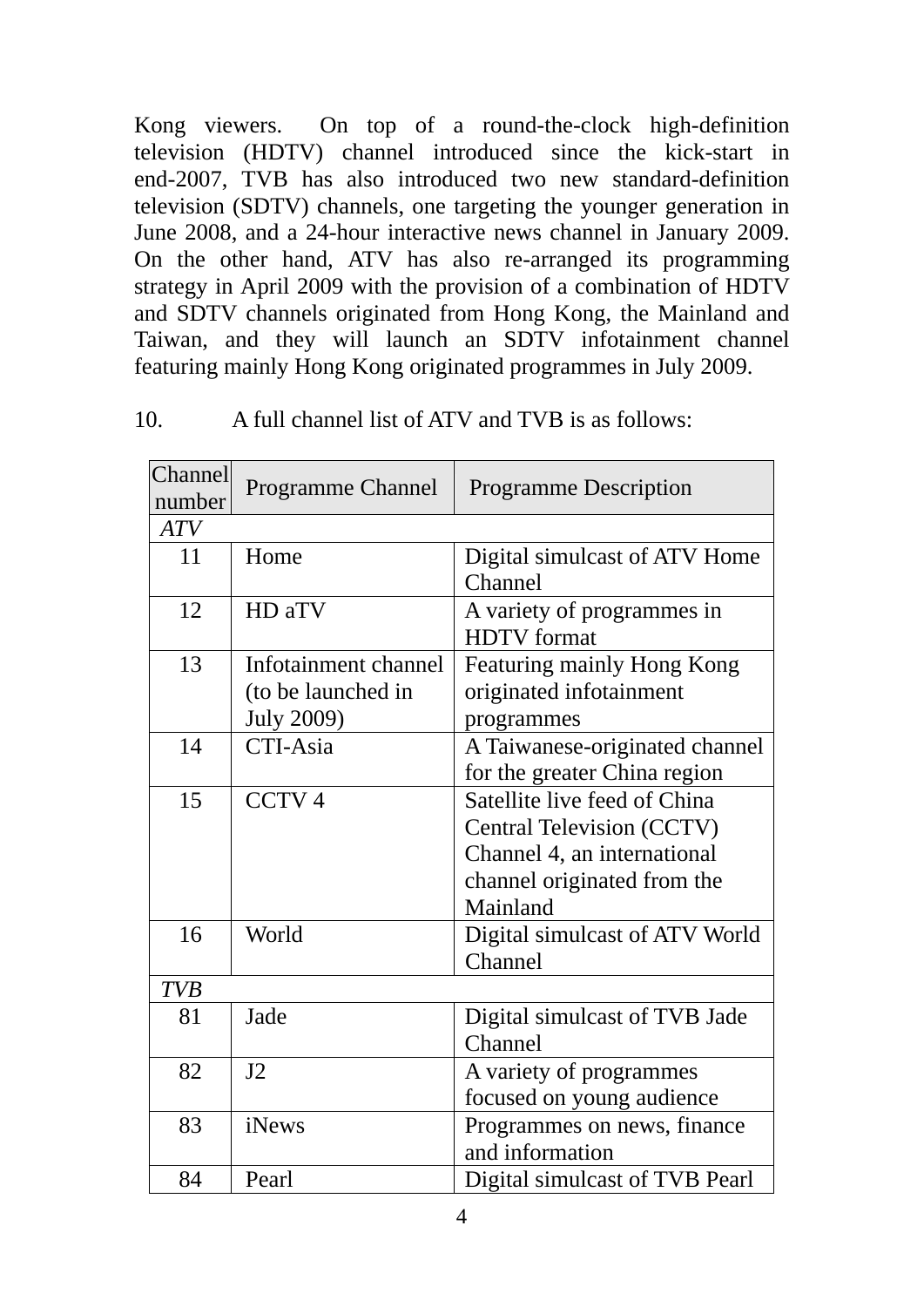| <b>Channel</b><br>number | Programme Channel | <b>Programme Description</b>                                                                 |
|--------------------------|-------------------|----------------------------------------------------------------------------------------------|
|                          |                   | Channel                                                                                      |
| 85                       |                   | High Definition Jade   A variety of HDTV programme<br>with local and overseas<br>productions |

*Value-added services* 

11. On top of general programming, DTT also offers opportunities to introduce new interactive services. In order to facilitate and support the industry to develop interactive television services over the DTT platform, the Hong Kong Applied Science and Technology Research Institute Company Limited (ASTRI), the Hong Kong Science and Technology Parks Corporation (HKSTP) and TVB have joined hands to develop the localised version of MHEG-5 standard<sup>4</sup> which is capable of supporting traditional Chinese characters.

12. Since August 2008, TVB has launched an interactive television service on its new digital channels, whereby viewers can access information on weather, news headlines, Hang Seng index, delayed quotes of individual stock prices, etc. by pressing designated colour button on the remote control of an MHEG-5 enabled DTT receiver. The market is generally receptive and most popular brands of DTT receivers are capable of supporting the interactive services provided by TVB.

## **Supply of DTT Receivers**

 $\overline{a}$ 

*Voluntary labelling scheme for DTT receivers* 

<sup>4</sup> MHEG-5 is part of a set of international standards relating to the presentation of multimedia information standardised by the Multimedia and Hypermedia Expert Group (MHEG). It is most commonly used as a language to describe interactive television services. Both the United Kingdom and New Zealand have adopted MHEG-5 to provide interactive services for their DTT broadcasting.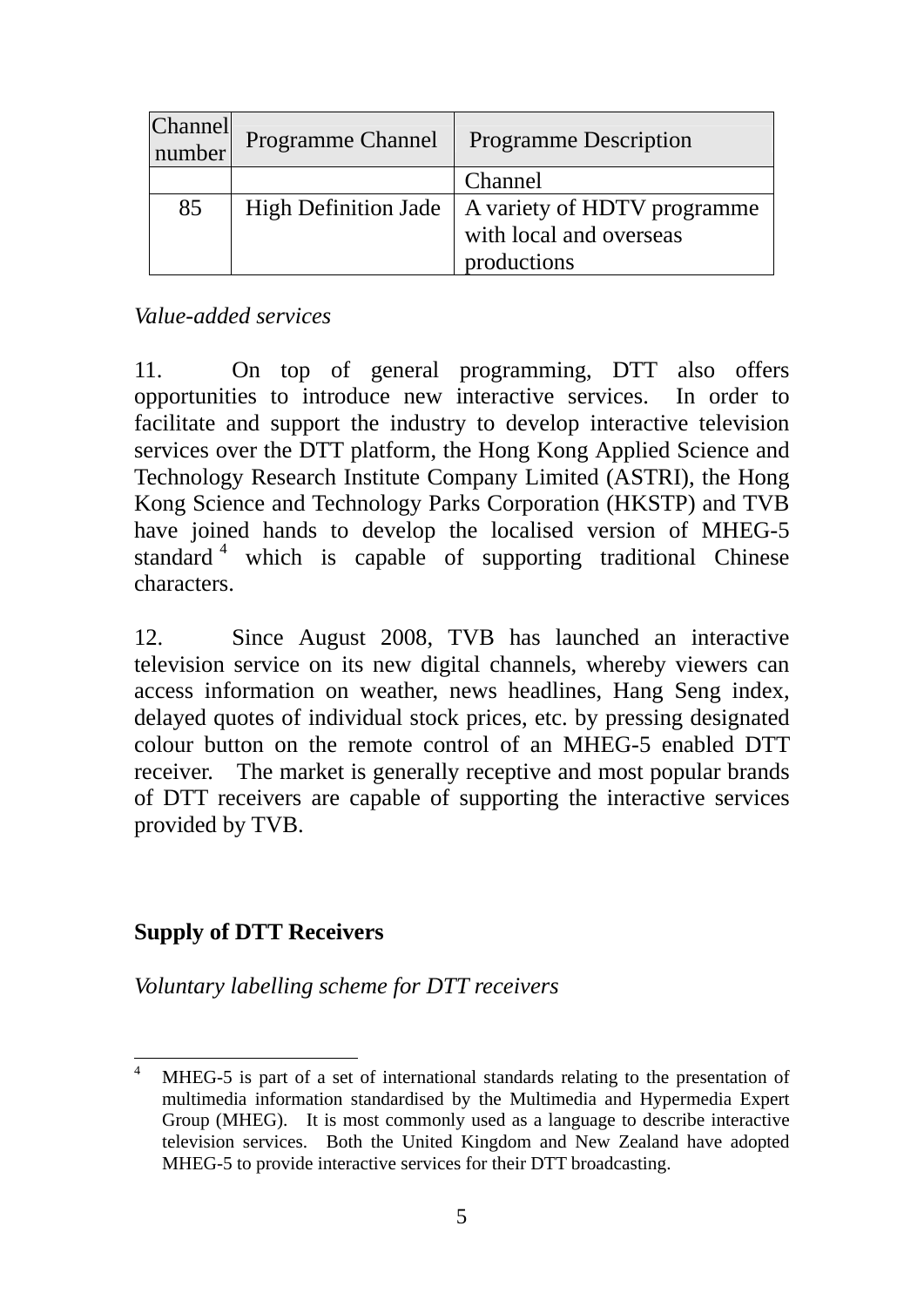13. To facilitate consumers to make an informed choice when purchasing DTT receivers, the OFTA introduced in November 2007 a voluntary scheme to label DTT receivers<sup>5</sup> capable of receiving local DTT programme channels. A register is published for the public to check the brand names and models of DTT receivers that are authorised to use the labels.

14. As of April 2009, the OFTA has authorised 158 models of DTT receivers to use the "higher-tier" label, including 89 set-top boxes and 69 integrated digital TV sets (i.e., TV sets with built-in decoders).

## *Situation of consumer market*

15. The market for DTT receivers is flourishing and functionality as well as ease of use are the main selling points. Set-top boxes now often contain or allow for storage to serve as personal video recorders for digital recording and playback. Integrated digital TV sets, with at least 15 different brands including some popular overseas brand names, allow viewers to receive DTT programmes without the need to connect to additional set-top boxes. The current price of a typical set-top box has dropped to the range of about \$900 to \$1,500, while that for an integrated digital TV set is also becoming more and more competitive when compared to that for an ordinary stand-alone flat-panel TV set. Using computer accessories (e.g. TV cards and USB tuners) is also a popular means to receive DTT. The price of tuners for connecting to computers ranges from \$300 to \$500.

16. We expect that the overall prices of DTT receivers will continue to fall and become more attractive to consumers, just like any other consumer electronics products under a free market environment.

## **Public Response and Publicity**

 $\overline{a}$ 5 DTT receivers labelled as "basic-tier" are capable of receiving the four TV programme channels simulcast in the digital format, whereas those labelled as "higher-tier" are capable of receiving all DTT channels of both SDTV and HDTV programmes.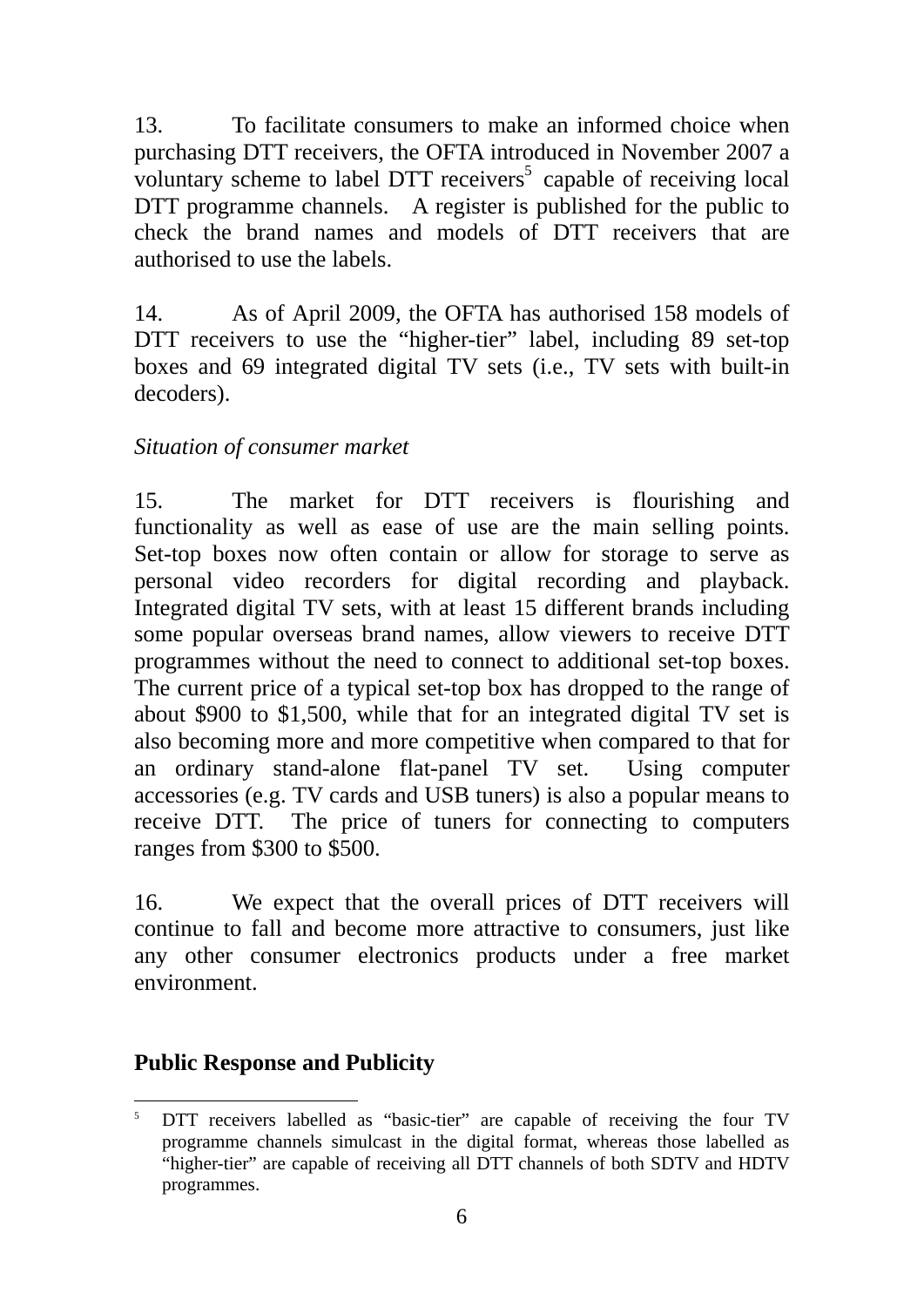## *DTT take-up*

17. DTT has been well recognised and accepted by the viewing public since its launch. The digital take-up grows as the DTT coverage extended. The Beijing Olympics last August helped significantly to boost the take-up as viewers could enjoy a brand new audio-visual experience when watching the games on DTT.

18. According to the public survey conducted in March 2009, about one-third of the families in Hong Kong (some 769 000 out of 2.2 million TV households territory-wide) receive DTT services via set-top boxes, integrated TV sets and computers. Set-top boxes remain the main form of receivers used for DTT services.

## *Publicity*

19. We have been rolling out a series of promotion and publicity programmes for DTT, including announcements of public interest (APIs) via television and radio, leaflets and posters distributed via the district offices, public estates and consumer electronics retail outlets. In 2008, we conducted briefings on DTT for all 18 District Councils and responded to local enquiries and concerns. In summer 2008, we distributed educational kits targeting students to about 1 000 schools.

20. We will continue with the DTT publicity and consumer education in collaboration with the Consumer Council and other relevant organisations to disseminate messages about market situation of DTT receivers, consumer protection and precautions to be taken to avoid deceptive sales practice, misconception about DTT reception, etc. Such efforts would tie in with the DTT rollout of the five fill-in stations later this year to arouse public awareness.

## *Website and enquiry hotline*

21. The OFTA has provided a free hotline and e-mail services to respond to public enquiries. By April 2009, the OFTA has